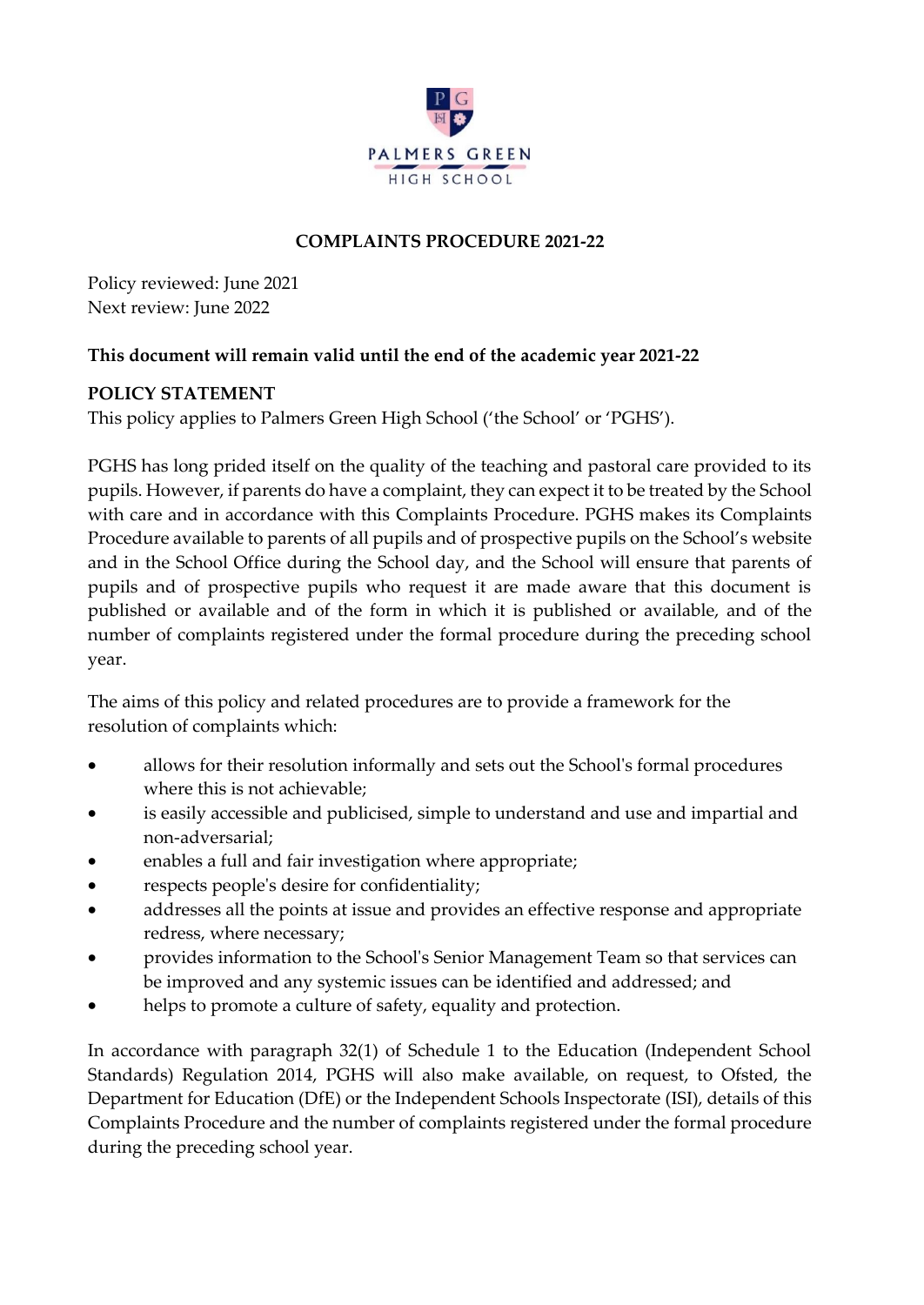There may be occasions when it is necessary or reasonable to deviate from this Complaints Procedure if this is reasonable and justified. Complainants will be notified of the changes.

All parents should be aware that regardless of the nature of a complaint and whether or not it is upheld, parents are not entitled to details of any related sanctions imposed on staff, pupils or parents for reasons of data protection and confidentiality.

## **WHO CAN USE THIS POLICY?**

This policy is for the use of current PGHS parents only. 'Parents' means the holder(s) of parental responsibility for a current pupil about whom the complaint relates.

Although this Complaints Procedure is made available to parents of prospective pupils, it is not available for use by them; it may only be used by parents of current pupils.

Complaints by parents of former pupils will be dealt with under this Complaints Procedure only if the complaint was initially raised when the pupil to which the complaint relates was still registered as a pupil at the School. The only exception to this is if the complaint is a review of the decision taken by the Headmistress to exclude or require the removal of a pupil under Clause 7 of the School's Terms and Conditions (Parent Contract) in which case such a review must be requested by no later than 5 working days from the date of the decision to exclude or require the removal of a pupil.

The School will not normally investigate anonymous complaints.

The School encourages anyone else with any concerns about the School's operation to raise them with the School. They are asked to do so by writing to the Headmistress or Chair of Governors, setting out their concerns and the action sought.

# **WHAT CONSTITUTES A COMPLAINT?**

A complaint is an expression of dissatisfaction with a real or perceived problem. It may be made about the School as a whole, about a specific department or about an individual member of staff, and any matter about which a parent is unhappy and seeks action by the School is within the scope of this procedure. A complaint is likely to arise if a parent believes that the School has done something wrong, failed to do something that it should have done or has acted unfairly.

Parents can be assured that all concerns and complaints will be treated seriously. The School is here for your child and you can be assured that your child will not be penalised for a complaint that you raise in good faith.

If appropriate, the School will acknowledge that a complaint is upheld, wholly or in part. In addition, it may offer:

- an explanation;
- an admission that it could have been handled differently or better;
- an assurance that the School will try to ensure that the event complained of will not happen again and an explanation of the steps taken in this respect;
- an undertaking to review policies and/or procedures;
- an apology.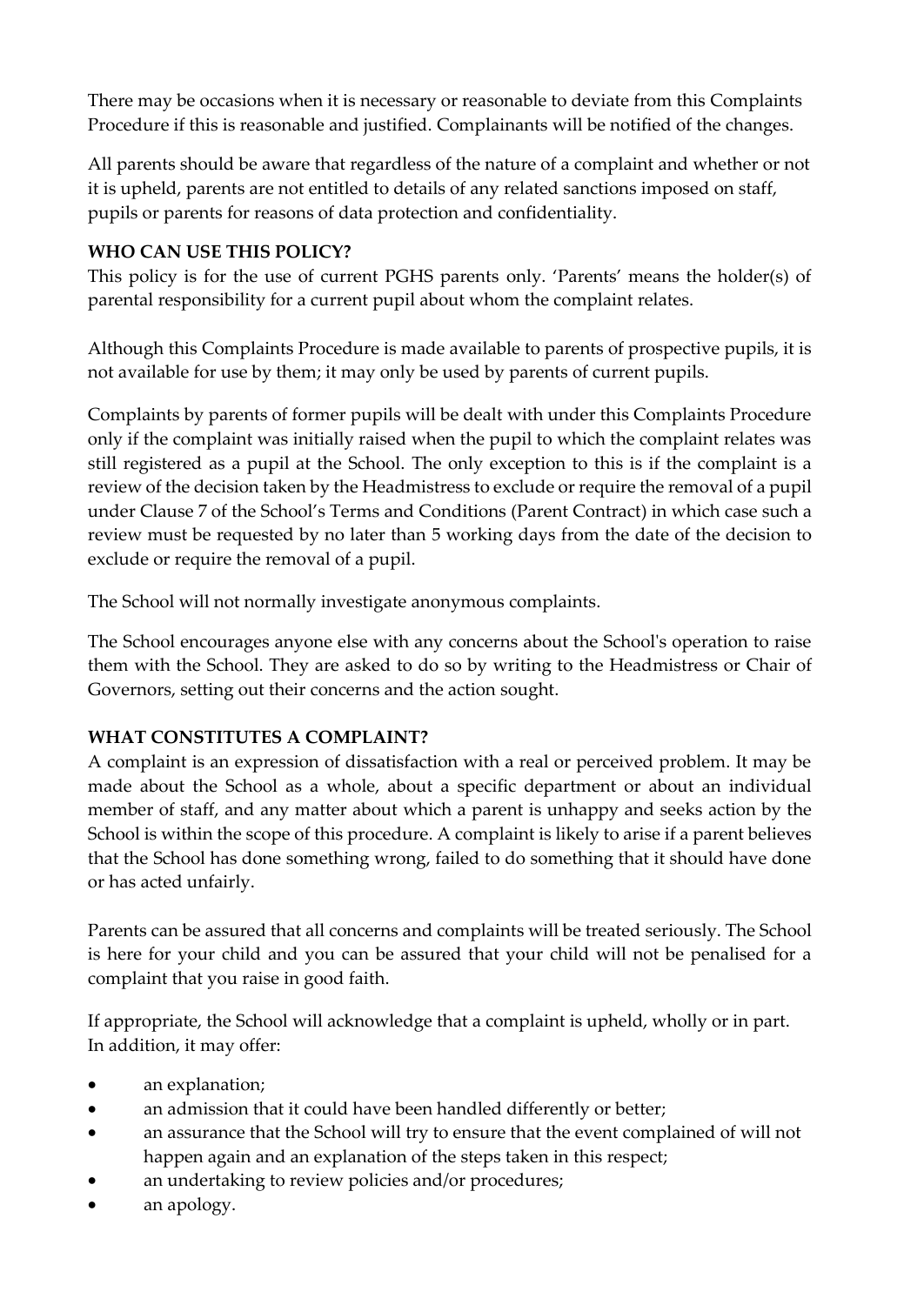Requests for financial awards, such as claims for compensation, damages or fee refunds, are beyond the scope of the School's Complaints Procedure.

## **THE THREE-STAGE COMPLAINTSPROCEDURE**

The School's policy allows for complaints to be considered at three stages:

#### **Stage 1 – Informal Resolution**

- It is hoped that most complaints and concerns will be resolved quickly and informally.
- To facilitate an effective investigation and timely resolution, a parent must notify the School of their complaint within 10 working days of the matter first coming to their attention or where a series of associated incidents have occurred, within 10 working days of the last of these incidents.
- If parents have a complaint they should normally contact their child's Class Teacher or Form Tutor at the earliest possible opportunity either orally or in writing. In many cases, the matter will be resolved straight away by this means to the parents' satisfaction. If the Class Teacher or Form Tutor cannot resolve the matter alone it may be necessary for them to consult with another member of staff, for example, a Head of Department or the Deputy Head.
- Complaints made directly to the Deputy Head, the Bursar or the Headmistress will usually be referred to the relevant Class Teacher or Form Tutor unless the Deputy Head, Bursar or Headmistress deems it appropriate for them to deal with the matter personally.
- The member of staff handling the Stage 1 complaint will make a written record of all concerns and complaints and the date on which they were received. Should the matter not be resolved within 5 working days or in the event that the member of staff and the parent fail to reach a satisfactory resolution then parents may make a formal complaint in accordance with Stage 2 of this Complaints Procedure.
- Where a complaint is made against the Headmistress, parents may choose to raise complaints directly with the Headmistress if they feel that the matter is capable of resolution informally. The complaint may be raised orally or in writing. If in writing, the School will not automatically treat the complaint as a formal (Stage 2) complaint and the Headmistress will endeavour to resolve the complaint informally under Stage 1. Alternatively, parents may choose to make their complaint about the Headmistress to the Chair of Governors whose contact details are available from the School on request. In this case, the complaint will be treated as a formal complaint under Stage 2 of this Complaints Procedure.
- Complaints about the Chair of Governors, any individual governor or the whole governing body should be addressed to the Clerk to the Governors via the School office. Please mark them as Private and Confidential.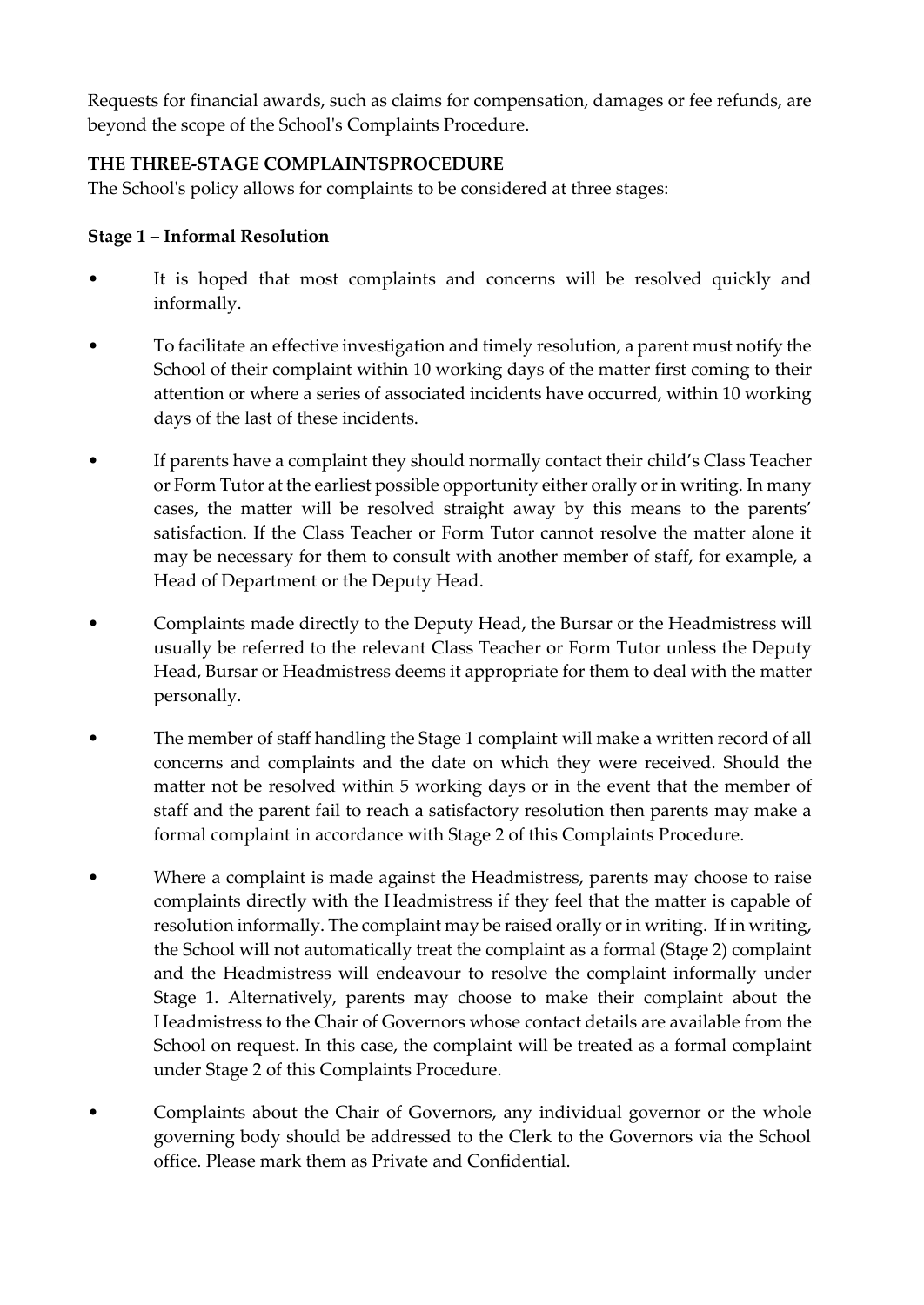#### **Stage 2 – Formal Resolution**

- **•** If the complaint cannot be resolved on an informal basis under Stage 1 then the parents should put their complaint in writing to the Headmistress within 5 working days of receiving the outcome at Stage 1 and should include:
	- the complainant's name and full contact details;
	- details of the complaint and who it has previously been raised with;
	- a copy of any relevant documents;
	- and the outcome desired.
- The Headmistress will decide, after considering the complaint, the appropriate course of action to take.
- In most cases, the Headmistress will meet (or speak to, if a meeting is not possible) the parents concerned, within 5 working days of receiving the complaint, to discuss the matter. If possible, a resolution will be reached at this stage.
- It may be necessary for the Headmistress, or their nominee, to carry out further investigations in the most appropriate manner.
- The Headmistress will keep written records of all meetings and interviews held in relation to the complaint.
- Once the Headmistress is satisfied that, so far as is practicable, all of the relevant facts have been established, a decision will be made and parents will be informed of this decision in writing. The Headmistress will also give reasons for their decision. In most cases, the Headmistress will make their decision and provide the parents with reasons within 15 working days of the receiving the complaint.
- If the complaint is against the Headmistress, the complaint should be made to the Chair of Governors. The Chair of Governors or their nominee may request a full report from the Headmistress and for all the relevant documents. The Chair of Governors or their nominee may also call for a briefing from members of staff, and will in most cases, speak to or meet with the parents to discuss the matter further. Once the Chair of Governors or their nominee is satisfied that, so far as is practicable, all of the relevant facts have been established, the parents will be informed of the decision in writing. The Chair of Governors or their nominee will give reasons for their decision within 15 working days of the receiving the complaint.
- If parents are still not satisfied with the decision, they should proceed to Stage 3 of this Complaints Procedure.

## **STAGE 3 – Panel Hearing**

If parents seek to invoke Stage 3 (following a failure to reach an earlier resolution) they should do so in writing to the Clerk to the Governors within 5 working days of receiving the decision at Stage 2, setting out their grounds of appeal. Any supporting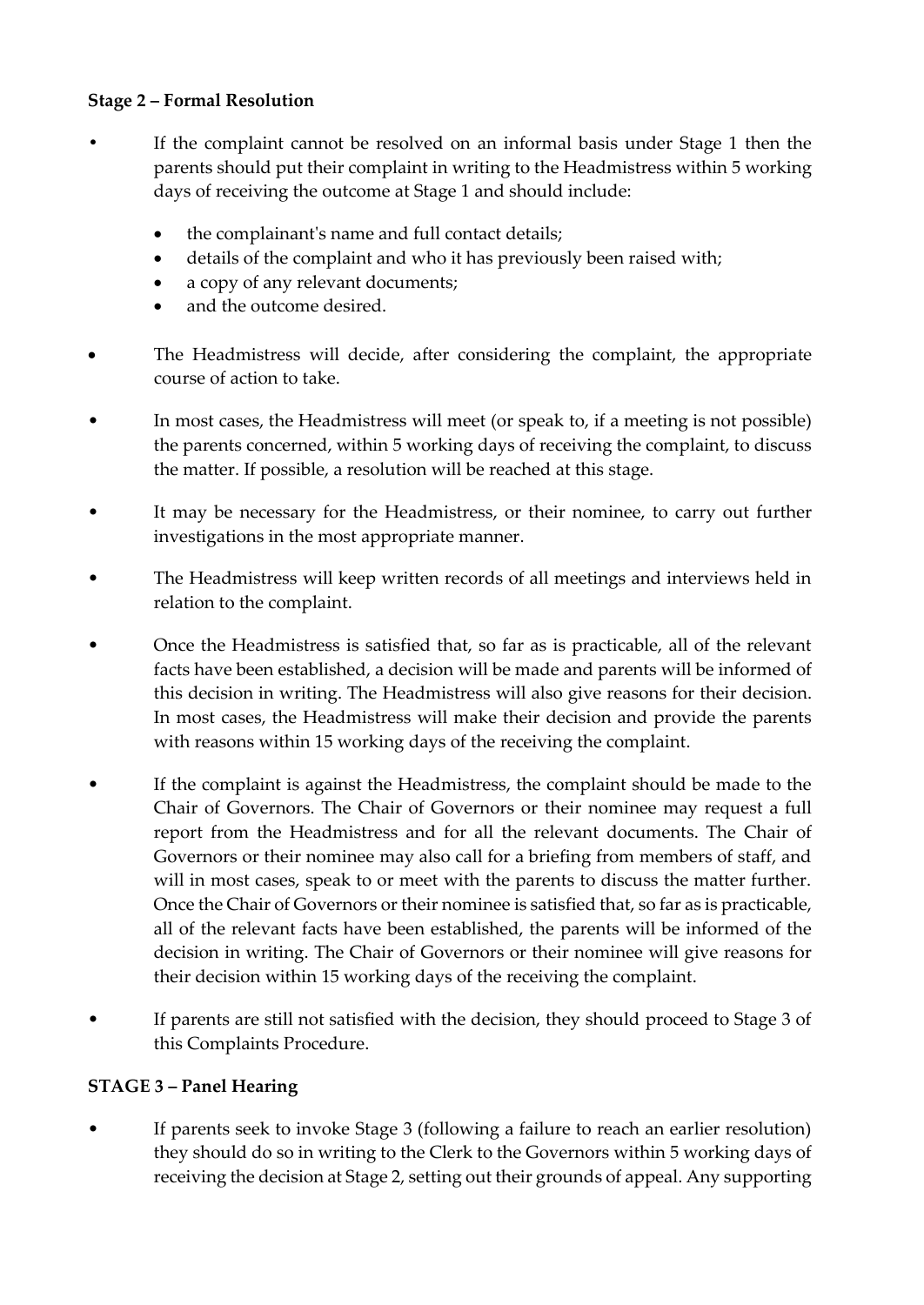evidence which the parents wish to rely on should also be provided with their grounds of appeal.

- The Clerk to the Governors, who has been appointed by the Governors to call hearings of the Complaints Panel, will then refer the appeal to the Complaints Panel for consideration. The Panel will consist of three persons not directly involved in the matters detailed in the complaint and one of whom shall be independent of the management and running of the School. The Complaints Panel will appoint one of the Panel members to act as the Chair of the Panel. The Clerk to the Governors, on behalf of the Panel, will then acknowledge the complaint within 5 working days and every effort will be made to schedule a hearing to take place within 20 working days of the complaint being acknowledged.
- If the Panel deems it necessary, it may require that further particulars of the complaint or any related matter be supplied in advance of the hearing or further investigation be carried out. Copies of such particulars shall be supplied to all parties not later than 5 working days prior to the hearing.
- The parents may attend the hearing and be accompanied to the hearing by one other person if they wish. The Headmistress shall also be entitled to be accompanied to the hearing by one other person if they wish. This may be a relative, teacher or friend. Legal representation will not normally be appropriate. If the parents are accompanied by a legally qualified person, that person will not be permitted to act as an advocate or to address the hearing unless invited to do so by the Chair of the Panel. The Panel will decide whether it would be helpful for witnesses to attend.
- The Hearing is not a legal proceeding and the complaints panel shall be under no obligation to hear oral evidence from witnesses to the issues complained of, but may do so and/or may take written statements into account.
- All statements made at the Hearing will be unsworn. The parties will be entitled to write their own notes for reference purposes.
- The panel will usually hear representations from the Stage 2 decision-maker and the Parent(s). However, the manner in which the hearing is conducted shall be at the discretion of the Panel.
- Unless prior to the commencement of the Hearing, a parent confirms that they are satisfied with the outcome of their complaint, the Hearing will proceed notwithstanding that the parent may decide not to attend. In these circumstances, the Complaints Panel will consider the parent's complaint in their absence and issue findings on the substance of the complaint.
- All those present are expected to show courtesy, restraint and good manners. If they fail to do so and after due warning, the Hearing may be adjourned or terminated at the discretion of the Chair. Any person who is dissatisfied with any aspect of the way the Hearing is conducted must say so before the proceedings go any further and their comment will be minuted.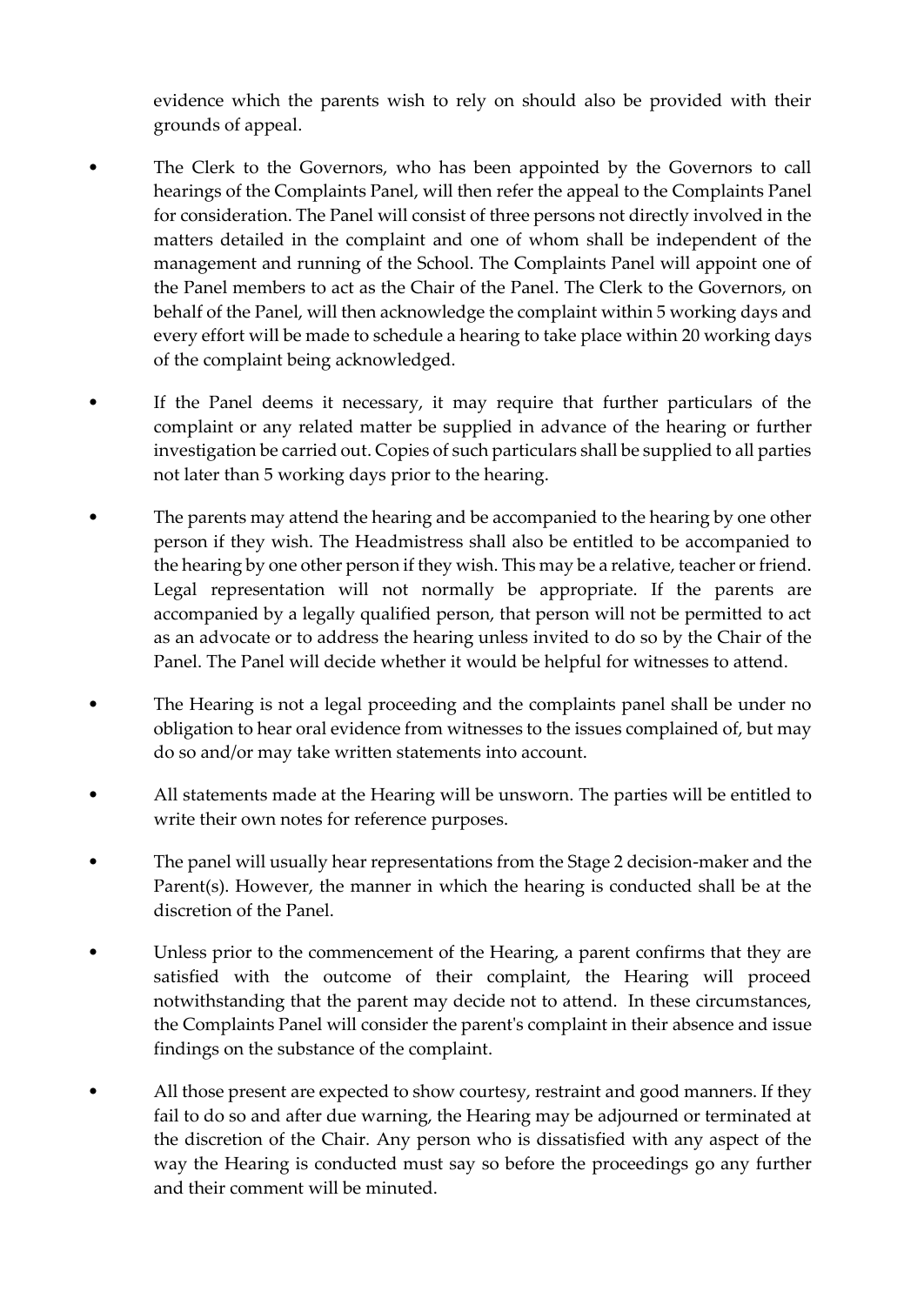- The Chair may, at their discretion, otherwise adjourn the Hearing if they consider it appropriate to do so. This may include an adjournment for welfare reasons, to enable additional information to be obtained and/or considered or for the parties to take legal advice on a specific issue arising.
- **•** A Hearing before the Complaints Panel is a private proceeding. No notes or other records or oral statements relating to the complaint or any matter discussed in or arising from the proceeding shall be published or otherwise made available directly or indirectly to the press or other media.
- **•** When the Chair of the panel is satisfied that sufficient consideration has been given to the documentation provided and any representations made by the parties, they will conclude the Hearing.
- **•** After due consideration of all facts they consider relevant, the Panel will make findings on the balance of probabilities as to whether or not the Stage 2 decision was a reasonable one and accordingly decide whether to:
	- dismiss the complaint(s) in whole or in part;
	- uphold the complaint(s) in whole or in part; and
	- may make recommendations.
- It is not within the powers of the Complaints Panel to make any financial award, nor to impose sanctions on staff, pupils or parents, although the complaints panel may make recommendations about these issues.
- The Panel will write to the parents informing them of its decision and the reasons for it, within 10 working days of the hearing. A copy of the Panel's findings and recommendations (if any) will be sent by electronic mail or otherwise given to the parents, and, where relevant, the person complained about as well as the Chair of Governors and the Headmistress. A copy of the Panel's findings and recommendations (if any) will also be available for inspection on the School premises by the Chair of Governors and the Headmistress.
- Any complaint of the decision taken by the Headmistress to exclude or require the removal of the pupil under Clause 7 of the School's Terms and Conditions (Parent Contract) will be governed by Stage 3 of the School's Complaints Procedure. In such circumstances, the Panel may only uphold the complaint and ask the Headmistress to reconsider their decision if they consider, having regard to the process followed by the Headmistress, that the Headmistress's decision to exclude/require the removal of the pupil was not a reasonable decision for the Headmistress to have taken.
- The decision of the Panel is final. There will be no further opportunity within the School for consideration of the complaint. The completion of Stage 3 represents the conclusion of the School's Complaints Procedure.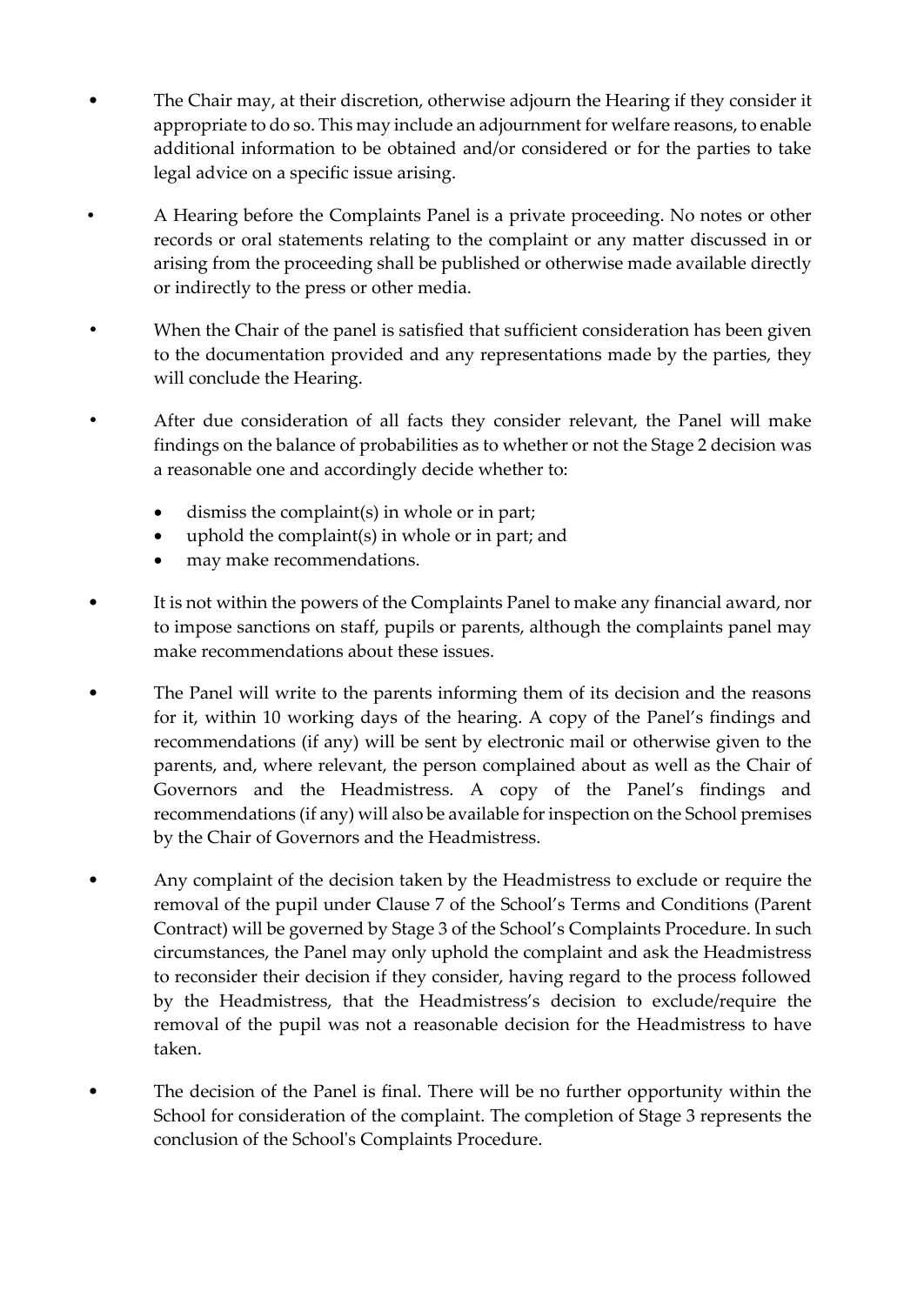## **TIMEFRAME FOR DEALING WITH COMPLAINTS**

All complaints will be handled seriously, sensitively and within clear and reasonable timescales.

It is in everyone's interest to resolve a complaint as speedily as possible: the School's target is to complete the first two stages of the procedure within 25 working days. Stage 3, the Appeal Panel Hearing, will be completed within a further 35 working days.

Please note that, for the purposes of this procedure, working days refers to weekdays (Monday to Friday) during term time, excluding bank holidays. This means that during School holidays it may take longer to resolve a complaint although the School will do what is reasonably practicable to avoid undue delay. It may also take longer to resolve a complaint during periods of significant disruption to School life or as a consequence of unavoidable staff absence, however deviation from the normal timescale for resolving a complaint during term time will only be permitted on an exceptional basis, and the School will take all reasonable steps to limit any such delay.

If a Parent commences legal action against the School in relation to their complaint, the Chair of Governors will consider whether or not to suspend the Complaints Procedure until those proceedings have been concluded.

## **PERSISTENT CORRESPONDENCE**

Where repeated attempts are made by a parent to raise the same complaint after it has been considered at all three stages, this may be regarded by the School as vexatious and outside the scope of this procedure.

## **RECORDING COMPLAINTS AND USE OF PERSONAL DATA**

Following resolution of a complaint, the School will keep a written record of all formal complaints, whether they are resolved at the formal stage (Stage 2) or proceed to a Panel Hearing (Stage 3) and any action taken by the School as a result of the complaint (regardless of whether the complaint is upheld).

The School processes data in accordance with its Privacy Notice. When dealing with complaints, the School (including any Panel member appointed under the Stage 3 process) may process a range of information, which is likely to include the following:

- Date when the issue was raised
- Name of parent
- Name of pupil
- Description of the issue
- Records of all the investigations (if appropriate)
- Witness statements (if appropriate)
- Name and contact details of member(s) of staff handling the issue at each stage
- Copies of all correspondence on the issue (including emails and records of phone conversations)
- Notes/minutes of the hearing and
- The Panel's written decision